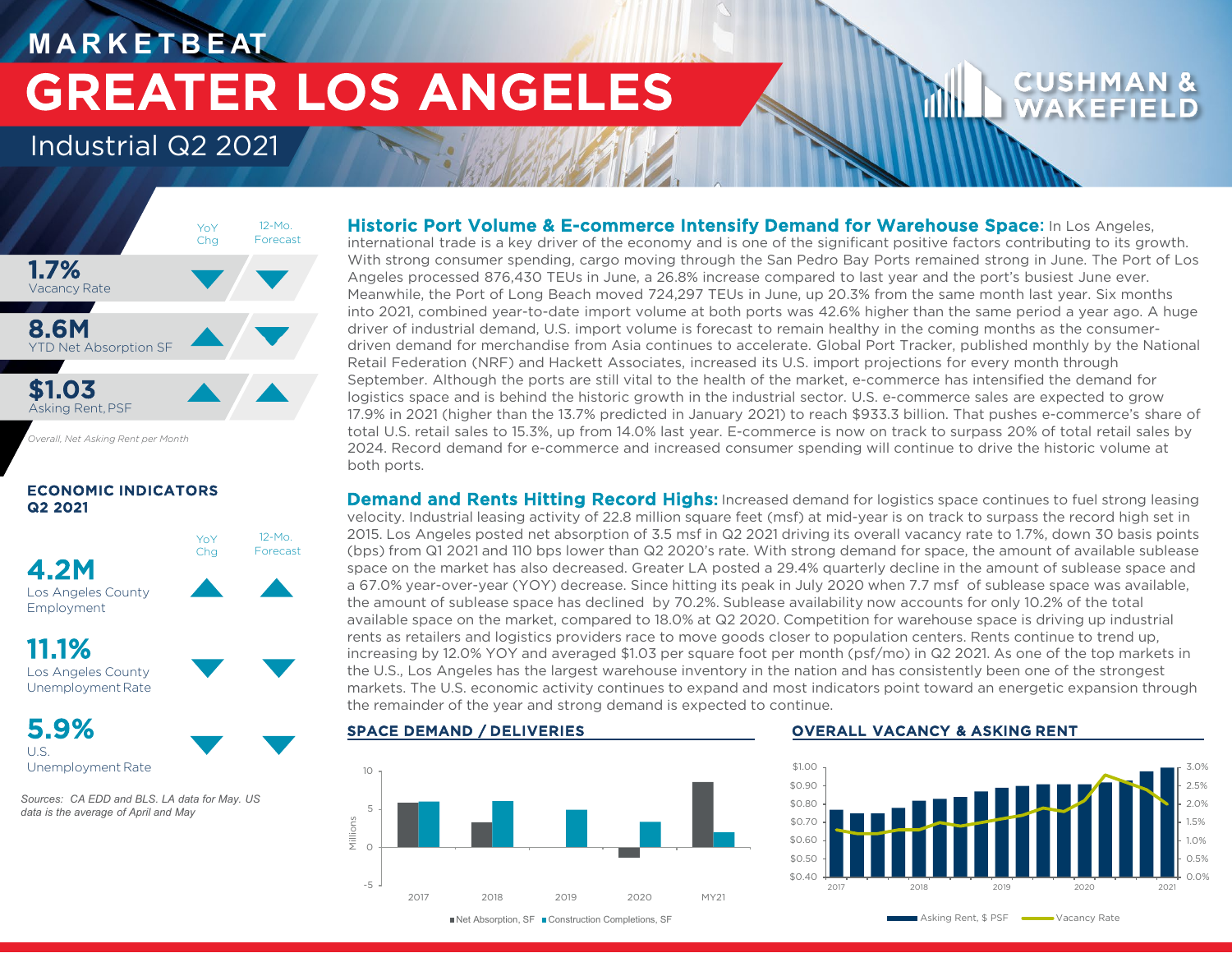# **M A R K E T B E AT** Industrial Q2 2021 GREATER LOS ANGELES

**Central Los Angeles:** At mid-year 2021, the Central LA market posted its third consecutive quarter of positive gains with 567,158 square feet (sf) of net absorption in Q2. This brought the occupancy gains to 1.6 msf in the first half of the year and lowered the market's overall vacancy rate to 2.2%, 90 bps lower than Q2 2020. Central Los Angeles continued its strong leasing momentum after a 23.0% annual increase in 2020. Leasing total of 4.6 msf at mid-year 2021 was up a whopping 71.6% over the same period a year ago. However, to keep it in perspective, mid-year 2020 was the height of the pandemic and Q2 2020 posted the lowest quarterly total from 2019-2020 and was 45.1% lower than the two-year quarterly average. Another positive data point this year is the amount of available sublease space on the market, which has declined by 58.2% since Q2 2020 and accounted for just 9.2% of the total available space on the market. Central Los Angeles should close the year with positive gains for the first time since 2017. After a dismal showing in 2020 when the market suffered occupancy losses of 730,506 sf, the Commerce/ Vernon submarket continued to show strength with net absorption of 534,930 sf in Q2 which lowered its overall vacancy rate to 1.3%, down 40 bps from Q1 2021 and 130 bps lower than Q2 2020. Leasing activity remained strong with 3.7 msf leased through June, more than double mid-year 2020's total of 1.6 msf. Rents also showed improvement this quarter and posted a 3.7% year-over-year growth.

**South Bay:** The South Bay market has now recorded four consecutive quarters of occupancy gains, driving its overall vacancy rate down to 1.8%, 120 bps lower than a year ago. The amount of available sublease space has also decreased substantially, declining by 72.6% YOY and accounts for just 11.9% of total available space on the market, compared to 26.4% during Q2 2020 when the local economy felt the full effects of the pandemic. Leasing activity for Q2 totaled 3.9 msf, 76.1% higher than the two-year quarterly average from 2019-2020 and the highest quarterly total since Q2 2015. Leasing activity for the first half of the year totaled 6.6 msf, up 57.7% from the same period a year ago. The South Bay accounted for 29.2% of Greater Los Angeles' leasing total so far this year. High demand and limited supply drove rents higher. Averaging \$1.08 psf/mo, rents are 12.5% higher than a year ago after a 7.2% annual growth in 2020. Class A effective rents for spaces 50,000+ sf are now averaging \$1.16 psf/mo, increasing by 7.4% just in the last six months and Class B rents posting a corresponding 7.5% rent growth.

Mid-Counties: The Mid-Counties market is firing on all cylinders with new leasing activity of 4.0 msf during the first half of the year. This is on track to surpass the 7.3 msf recorded in 2018, the market's record high. The Santa Fe Springs and La Mirada submarkets combined for a total of 2.9 msf and accounted for 72.4% of the market's total. These two submarkets were also responsible for 86.7% of the market's occupancy gains of 1.5 msf at mid-year 2021. This is in sharp contrast to mid-year 2020's negative net demand of 701,668 sf when the economy felt the full impact of the pandemic. Consequently, the overall vacancy rate dropped to 0.9%, down 40 bps quarter-over-quarter (QOQ) and 150 bps lower than Q2 2020's rate of 2.4%. With limited supply, renewals dominated the large transactions during Q2. Competition for warehouse space is driving up industrial rents. Some users are engaging in bidding wars for the most coveted sites with OIA renewing their 220,000-sf space in Cerritos with a starting net rent of \$1.32 psf/mo for a Class B building. High demand and limited supply drove the asking rents to record highs. Averaging \$0.97 psf/mo, rents grew by 16.9% YOY after only a 4.8% annual growth in 2020.

### NEW SUPPLY





### OVERALL VACANCY BY MARKET

### UNDER CONSTRUCTION

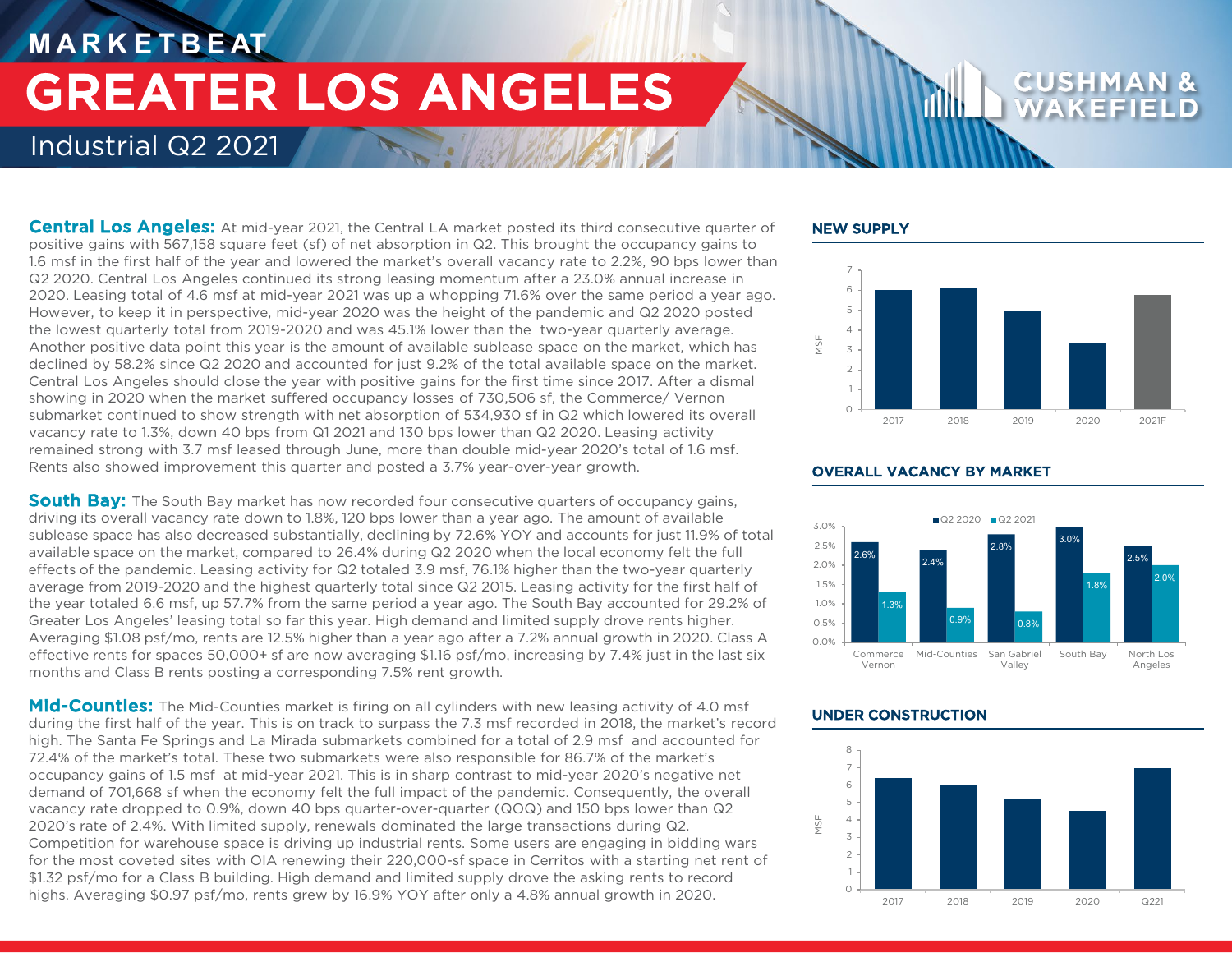# **M A R K E T B E AT** Industrial Q2 2021 GREATER LOS ANGELES

**San Gabriel Valley:** San Gabriel Valley continues to dominate the Los Angeles region in net demand with 2.6 msf of occupancy gains during the first half of the year. This is a significant improvement from midyear 2020's net loss of 338,929 sf and has already surpassed 2020's year-end total 1.5 msf. It is also on track to beat 2006's net absorption record of 3.2 msf. The Industry submarket accounted for more than half of the net gains with 1.5 msf. Strong net occupancy gains drove the overall vacancy rate down to a historic low of 0.8%, 200 bps lower than Q2 2020 and makes San Gabriel Valley the tightest market in Greater LA. At midyear, leasing activity totaled 3.8 msf, 41.5% higher than the same period a year ago with the Industry submarket accounting for the bulk of the leasing total with 2.6 msf of leased space. With strong demand, rent growth continues to accelerate. After a 9.5% annual rent growth in 2020, the market posted a 14.5% YOY rent growth in Q2 2021 with an average overall asking rent of \$0.95 psf/mo. Meanwhile, Class A effective rents for spaces 50,000+ sf are now averaging \$0.88 psf/mo, increasing by a 17.3% since 2019 with Class B rents posting a corresponding 15.3% rent growth. Rising land and construction costs and strong demand will continue to fuel strong rent growth.

**North Los Angeles:** In sharp contrast to mid-year 2020's negative net demand of 625,870 sf. North Los Angeles posted 1.5 msf of occupancy gains in the first half of 2021. This resulted in a 50-bp YOY drop in its vacancy rate to 2.0% at Q2 2021. East SFV accounted for the bulk of the gains with 942,511 sf with Ventura County taking second place with 396,203 sf. Although leasing activity increased 38.8% QOQ, mid-year's total of 3.6 msf was down 20.1% from the same period a year ago when fulfillment facilities experienced a surge in demand during the height of the pandemic. After an 11.5% annual rent growth in 2020, the market experienced a 7.6% YOY rent growth with an average rent of \$0.99 psf/mo. North Los Angeles leads the Greater LA region in development activity with 3.0 msf under development. San Fernando Valley posted occupancy gains of 1.0 msf at the mid-year point and its overall vacancy remained stable at 1.3%. The quarter ended with its average rent increasing to \$1.19 psf/mo, up 4.4% QOQ and 16.7% higher than a year ago.

### **Outlook**

- Strong demand is expected to continue throughout the year and asking rents will continue to post double-digit gains through the end of 2021. However, rent growth is expected to decelerate in 2022 due to lack of available supply.
- U.S. import volume is forecast to remain healthy in the coming months as the consumer-driven demand for merchandise from Asia continues to accelerate.
- The shift in consumers moving to online shopping has massively accelerated the growth of ecommerce and will continue to drive the historic demand for warehouse space, especially for new product in infill locations.

### AVERAGE DIRECT RENT BY MARKET (\$PSF/MO, NNN)



### WAREHOUSE vs OVERALL MARKET RENT



### ANNUAL LEASING ACTVITY

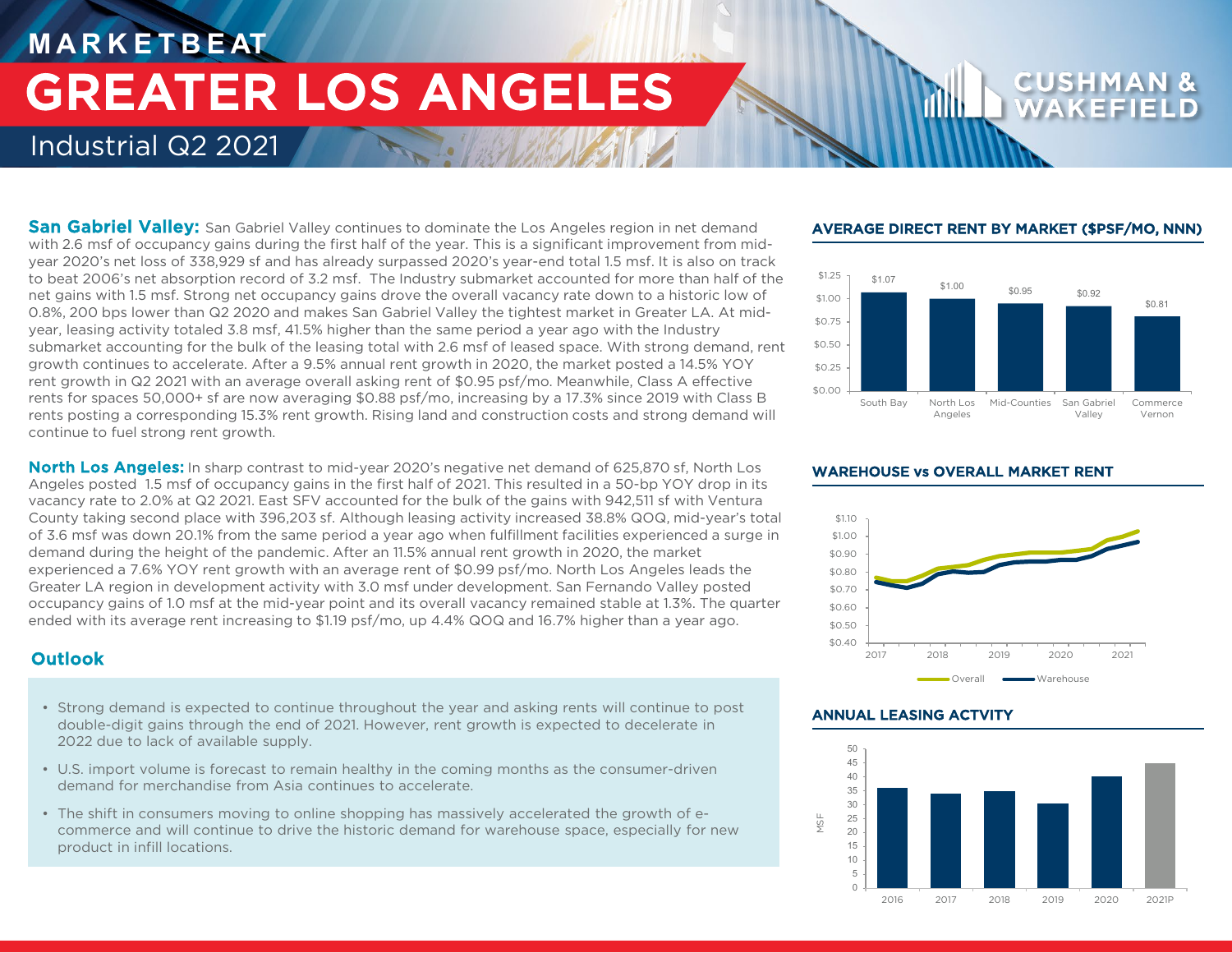# **M A R K E T B E AT** GREATER LOS ANGELES

# Industrial Q2 2021

### MARKET STATISTICS

| <b>SUBMARKET</b>                                                                                                                        | <b>INVENTORY</b><br>(SF) | <b>OVERALL</b><br><b>VACANCY</b><br><b>RATE</b> | <b>YTD OVERALL</b><br>NET <sub>4</sub><br><b>ABSORPTION</b><br>(SF) | <b>YTD LEASING</b><br><b>ACTIVITY (SF)</b> | <b>YTD USER</b><br><b>SALES</b><br><b>ACTIVITY (SF)</b> | <b>UNDER CNSTR</b><br>(SF) | <b>CONSTR</b><br><b>COMPLETIONS</b><br>(SF) | <b>OVERALL</b><br>WEIGHTED<br><b>AVG NET</b><br><b>RENT (MF)</b> | <b>OVERALL</b><br>WEIGHTED<br><b>AVG NET</b><br><b>RENT (OS)</b> | <b>OVERALL</b><br><b>WEIGHTED</b><br><b>AVG NET</b><br><b>RENT (W/D)</b> |
|-----------------------------------------------------------------------------------------------------------------------------------------|--------------------------|-------------------------------------------------|---------------------------------------------------------------------|--------------------------------------------|---------------------------------------------------------|----------------------------|---------------------------------------------|------------------------------------------------------------------|------------------------------------------------------------------|--------------------------------------------------------------------------|
| Downtown Los Angeles                                                                                                                    | 92,067,752               | 3.9%                                            | $-3,165$                                                            | 900,435                                    | 255,142                                                 | $\circ$                    | $\circ$                                     | \$1.05                                                           | \$1.02                                                           | \$0.99                                                                   |
| Commerce/Vernon                                                                                                                         | 165,757,903              | 1.3%                                            | 1,588,452                                                           | 3,661,154                                  | 654,910                                                 | 155,798                    | $\Omega$                                    | \$0.79                                                           | \$1.40                                                           | \$0.85                                                                   |
| Mid-Counties                                                                                                                            | 119,284,721              | 0.9%                                            | 1,452,765                                                           | 4,041,452                                  | 217,450                                                 | 297,165                    | 174,863                                     | \$0.89                                                           | \$1.18                                                           | \$0.98                                                                   |
| San Gabriel Valley                                                                                                                      | 186, 357, 362            | 0.8%                                            | 2,579,231                                                           | 3,812,352                                  | 278,069                                                 | 1,549,675                  | 719,250                                     | \$0.78                                                           | \$0.96                                                           | \$0.98                                                                   |
| South Bay                                                                                                                               | 219,806,346              | 1.8%                                            | 1,588,482                                                           | 6,642,502                                  | 1,102,728                                               | 1,975,498                  | $\circ$                                     | \$0.89                                                           | \$1.77                                                           | \$1.05                                                                   |
| Westside                                                                                                                                | 13,970,445               | 2.6%                                            | $-134,276$                                                          | 32,824                                     | $\circ$                                                 | $\circ$                    | $\circ$                                     | \$3.43                                                           | \$3.05                                                           | \$2.81                                                                   |
| North Los Angeles                                                                                                                       | 209,798,687              | 2.0%                                            | 1,537,146                                                           | 3,649,998                                  | 536,120                                                 | 3,019,600                  | 1,084,055                                   | \$1.06                                                           | \$1.26                                                           | \$0.92                                                                   |
| <b>GREATER LOS ANGELES TOTAL</b>                                                                                                        | 1,007,043,216            | 1.7%                                            | 8,608,635                                                           | 22,750,717                                 | 3,044,419                                               | 6,997,736                  | 1,978,168                                   | \$0.95                                                           | \$1.43                                                           | \$0.97                                                                   |
| *Rental rates reflect weighted net asking \$psf/month<br>$MF =$ Manufacturing $OS =$ Office Service/Flex $W/D =$ Warehouse/Distribution |                          |                                                 |                                                                     |                                            |                                                         |                            |                                             |                                                                  |                                                                  |                                                                          |

### KEY LEASE TRANSACTIONS Q2 2021

| <b>PROPERTY</b>                            | <b>SUBMARKET</b>   | <b>TENANT</b>           | <b>RSF</b> | <b>TYPE</b>   |
|--------------------------------------------|--------------------|-------------------------|------------|---------------|
| 2400 East Wardlow Road, Long Beach         | South Bay          | Relativity Space        | 868,406    | <b>Direct</b> |
| 21971 Industry Way, Industry               | San Gabriel Valley | FedEx                   | 627.480    | <b>Direct</b> |
| 5500 Sheila Street, Commerce               | Commerce/Vernon    | Smart & Final           | 445.767    | Renewal*      |
| The Center at Needham Ranch, Santa Clarita | North Los Angeles  | <b>DrinkPak</b>         | 400.095    | <b>Direct</b> |
| 13012 Molette Street, Santa Fe Springs     | Mid-Counties       | <b>Custom Companies</b> | 306.286    | Renewal*      |
| 16012-16030 Arthur Street, Cerritos        | Mid-Counties       | Berger Shippers Corp.   | 290,000    | Renewal*      |

*\*Renewals not included in leasing statistics*

### KEY SALES TRANSACTIONS Q2 2021

| <b>PROPERTY</b>                       | <b>SUBMARKET</b> | <b>SELLER / BUYER</b>                  | SF      | <b>PRICE/S PSF</b> |
|---------------------------------------|------------------|----------------------------------------|---------|--------------------|
| 2761 Fruitland Avenue, Vernon         | Commerce/Vernon  | Marquee Brands / Iris Basic USA        | 268,049 | \$24.5M / \$91     |
| 2850 East Del Amo Boulevard, Uninc.LA | South Bay        | Universal Warehouse Co. / CenterPoint  | 264.450 | \$125.8M / \$475   |
| The Box Yard, Los Angeles             | DT Los Angeles   | Bridge Industrial / Rexford Industrial | 261,528 | \$93.6M / \$358    |
| 12352 Whittier Boulevard, Whittier    | Mid-Counties     | Leggett & Platt / Western Realco       | 224,628 | \$31.5M / \$140    |

### KEY CONSTRUCTION COMPLETIONS YTD 2021

| <b>PROPERTY</b>                    | <b>SUBMARKET</b>  | MAJOR TENANT |         | <b>OWNER/DEVELOPER</b> |
|------------------------------------|-------------------|--------------|---------|------------------------|
| 3081 - 3770 Tulare Avenue. Burbank | North Los Angeles | Amazon       | 751,313 | OMP                    |